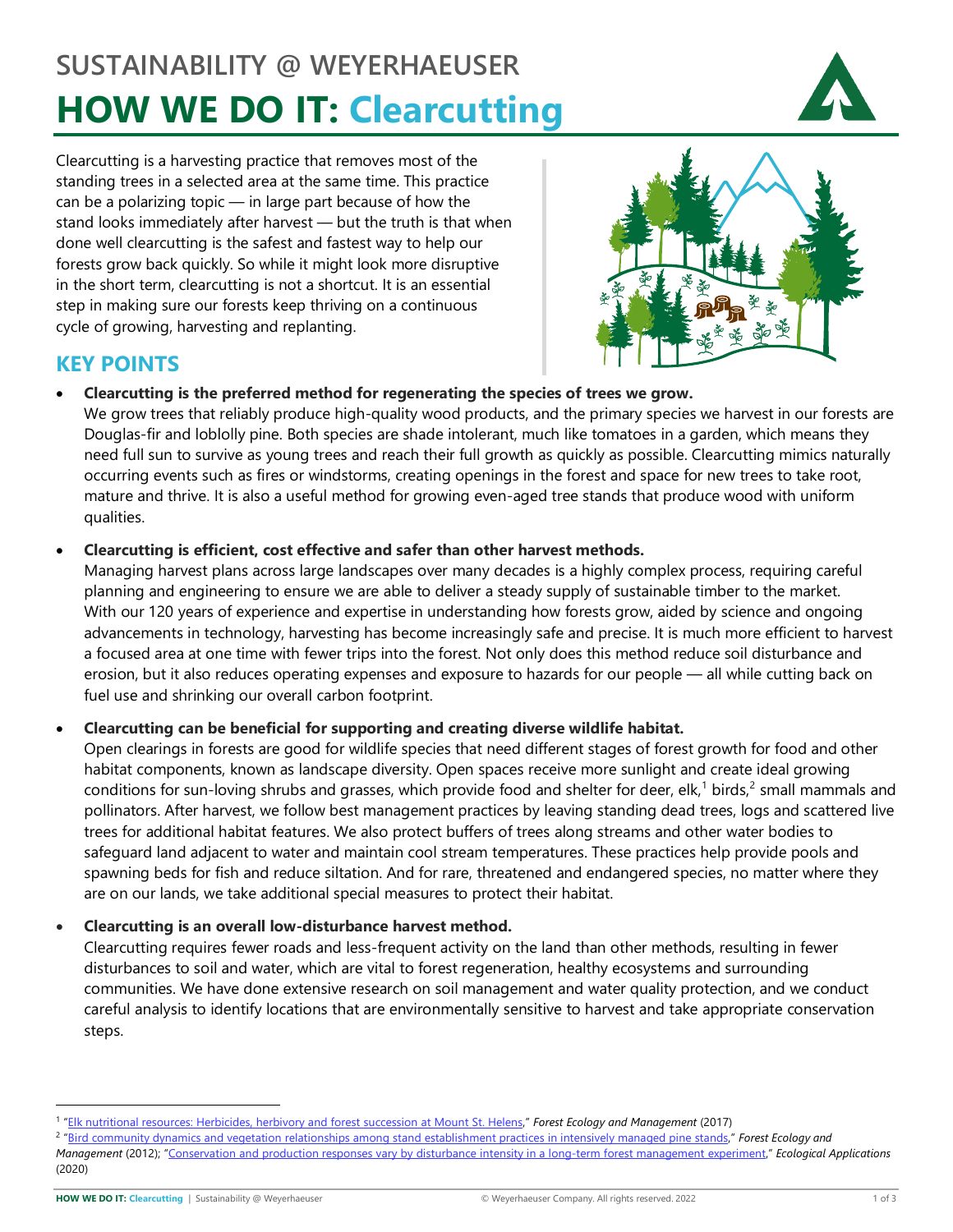# **KEY POINTS –** *continued*

#### • **Clearcutting is temporary — we always regrow our forests.**

It is important to remember that we do not clearcut entire forests. Rather, we harvest smaller areas (called stands) within a forest and quickly regenerate these harvested areas, either through planting or planned natural regeneration. In fact, on average we harvest only 2 percent of our land base — spread out across our millions of acres in North America — each year. That means the other 98 percent of our forests are in various stages of growth and maturity, forming a mosaic of different ages and structures.

We also reforest 100 percent of the stands we harvest — the vast majority (more than 75 percent) within a year after harvest, and more than 95 percent within two years — to ensure another healthy forest will grow and thrive again. Our Sustainable Forestry Initiative® Forest Management certification requires every harvested stand to be regenerated within five years, and every year we plant about 130 to 150 million trees to meet society's needs for generations to come. Coming directly from our nursery system, these seedlings are matched to suit the specific conditions and needs of our growing regions, contributing to an outstanding survival rate of 85 to 90 percent (or higher). So clearcutting does not simply help us start the process of regeneration quickly; it also helps our new forests take root and reach maturity years sooner than other approaches.

## • **Clearcutting is not the only method we use.**

In our northern hardwood region, we selectively harvest stands that contain good-quality, shade-tolerant species such as sugar maple. In other regions, thinning is used in overcrowded stands of trees. Removing selected trees reduces the competition for sunlight, water and nutrients, helping the remaining trees stay healthy and grow faster. Other approaches include shelterwood cutting, group selection and single tree harvesting. Yet regardless of the harvesting method, we follow strict laws and regulations to protect water and wildlife, and we are careful stewards of the biological diversity, recreational benefits and other ecosystem services our forests provide.

## **SUPPORTING RESEARCH**

- From 2012 to 2019, we examined the influence of forest harvesting on an at-risk species, Oregon slender salamanders, as part of a collaborative research project with federal, private and university partners. After eight years of rigorous field research, analysis and peer review, researchers<sup>[3](#page-1-0)</sup> found that our long-standing practice of leaving coarse woody debris on clearcut harvest sites helps protect this species, which only occurs in the Oregon Cascades.
- In the 1990s, bird research<sup>[4](#page-1-1)</sup> conducted in part on Weyerhaeuser lands led to significant shifts in scientists' thinking about how working forests, specifically clearcuts and early successional forests, benefit neotropical migrant songbirds. The young forests that grew following a clearcut were found to support an abundance and diversity of breeding songbirds that later migrate and spend their nonbreeding season in Central and South America. This study led to the concept of working forests providing a "shifting mosaic" of forest structure types (i.e., young to mature forests) over time and across the landscape to provide habitat for a variety of wildlife species.
- Multiple studies<sup>[5](#page-1-2)</sup> have explored the short- and long-term impacts of harvesting practices on plant community dynamics and biodiversity, and we have found through our own research that our management activities ensure abundant and diverse plant communities after harvest and throughout the growth cycles of our forests.
- We have conducted studies<sup>[6](#page-1-3)</sup> to measure how much our harvesting practices release carbon in the forest soil  $$ where around 50 percent of all forest carbon is stored — and found no significant impact on carbon levels from clearcutting.

<span id="page-1-0"></span><sup>3</sup> "Experimental evidence indicates variable responses to forest disturbance and thermal refugia by two plethodontid salamanders," *Forest Ecology and Management* (2020)

<span id="page-1-1"></span><sup>4</sup> ["Diversity and abundance of landbirds in](https://www.jstor.org/stable/3802179) a Northeastern industrial forest," *The Journal of Wildlife Management* (1997)

<span id="page-1-2"></span><sup>5</sup> [Plant community responses to a gradient of site preparation intensities in pine plantations in the Coastal Plain of North Carolina,](https://www.sciencedirect.com/science/article/abs/pii/S0378112711002167)" *Forest Ecology and Management* (2011)

<span id="page-1-3"></span><sup>6</sup> ["Soil Carbon Storage in Douglas-fir Forests of Western Oregon and Washington Before and After Modern Timber Harvesting Practices,"](https://acsess.onlinelibrary.wiley.com/doi/abs/10.2136/sssaj2018.09.0354) *Soil Science Society of America Journal* (2019)